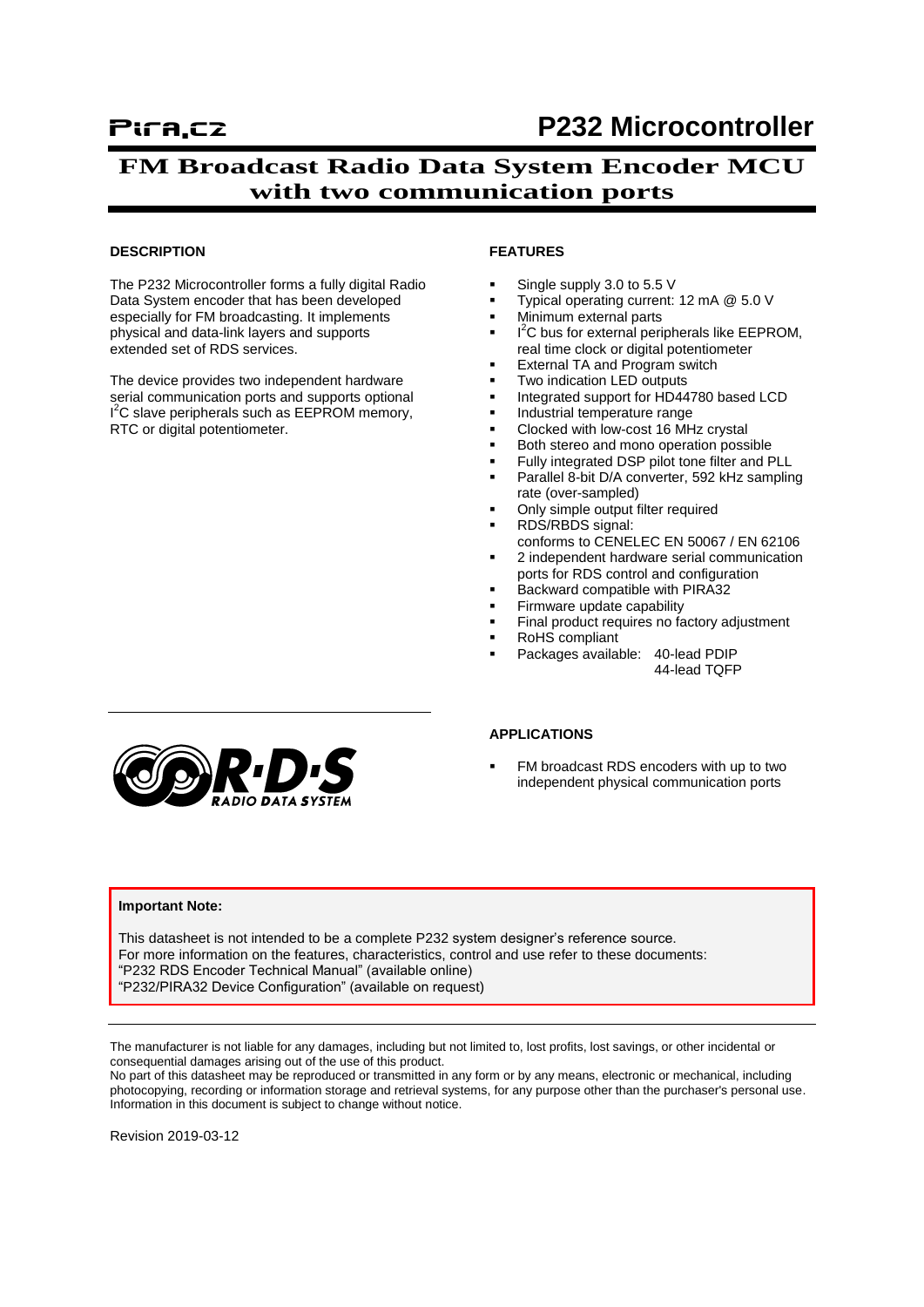## **TABLE OF CONTENTS**

| $\mathbf{1}$ | 1.1<br>1.2<br>1.3<br>1.4 |                                                                                         |  |
|--------------|--------------------------|-----------------------------------------------------------------------------------------|--|
| $\mathbf{2}$ |                          |                                                                                         |  |
| 3            |                          |                                                                                         |  |
|              | 3.1                      |                                                                                         |  |
|              | 3.2                      |                                                                                         |  |
|              | $\overline{a}$           |                                                                                         |  |
|              | 4.1                      |                                                                                         |  |
|              | 4.2                      |                                                                                         |  |
|              | 4.2.1                    |                                                                                         |  |
|              | 4.2.2                    |                                                                                         |  |
|              | 4.2.3                    |                                                                                         |  |
|              | 4.2.4                    |                                                                                         |  |
|              | 4.2.5                    |                                                                                         |  |
|              | 4.2.6                    |                                                                                         |  |
|              | 4.2.7                    |                                                                                         |  |
|              | 4.3<br>4.3.1             |                                                                                         |  |
|              | 4.3.2                    | RDS Encoder with RS-232 interface and independent control from embedded microcomputer13 |  |
|              | 4.4                      |                                                                                         |  |
|              | 4.4.1                    |                                                                                         |  |
|              | 4.4.2                    |                                                                                         |  |
|              | 4.4.3                    |                                                                                         |  |
|              | 4.4.4                    |                                                                                         |  |
|              | 4.4.5                    |                                                                                         |  |
| 5            |                          |                                                                                         |  |
|              | 5.1                      |                                                                                         |  |
|              | 5.2                      |                                                                                         |  |
|              |                          |                                                                                         |  |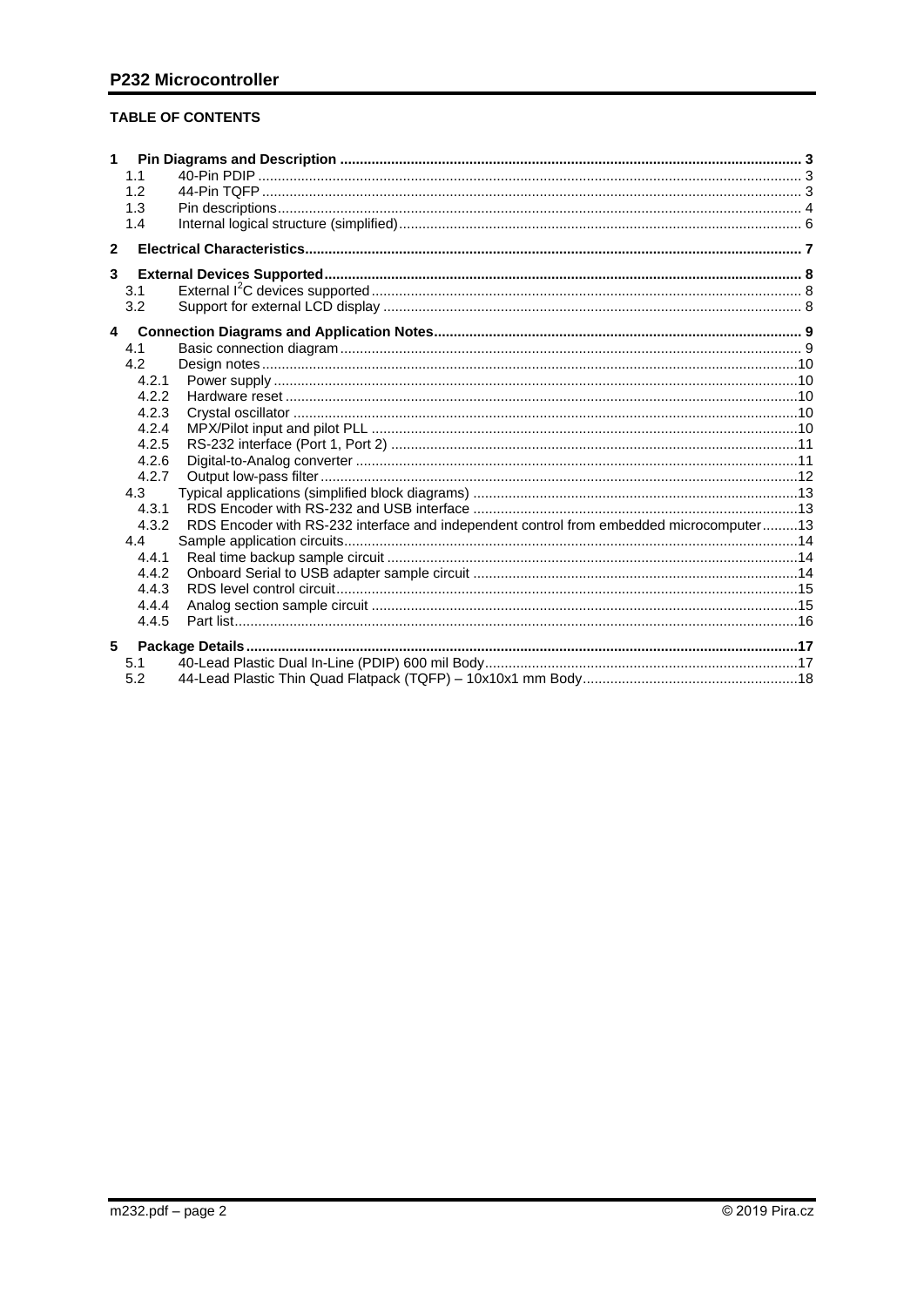## <span id="page-2-0"></span>**1 PIN DIAGRAMS AND DESCRIPTION**

### <span id="page-2-1"></span>**1.1 40-Pin PDIP**



### <span id="page-2-2"></span>**1.2 44-Pin TQFP**

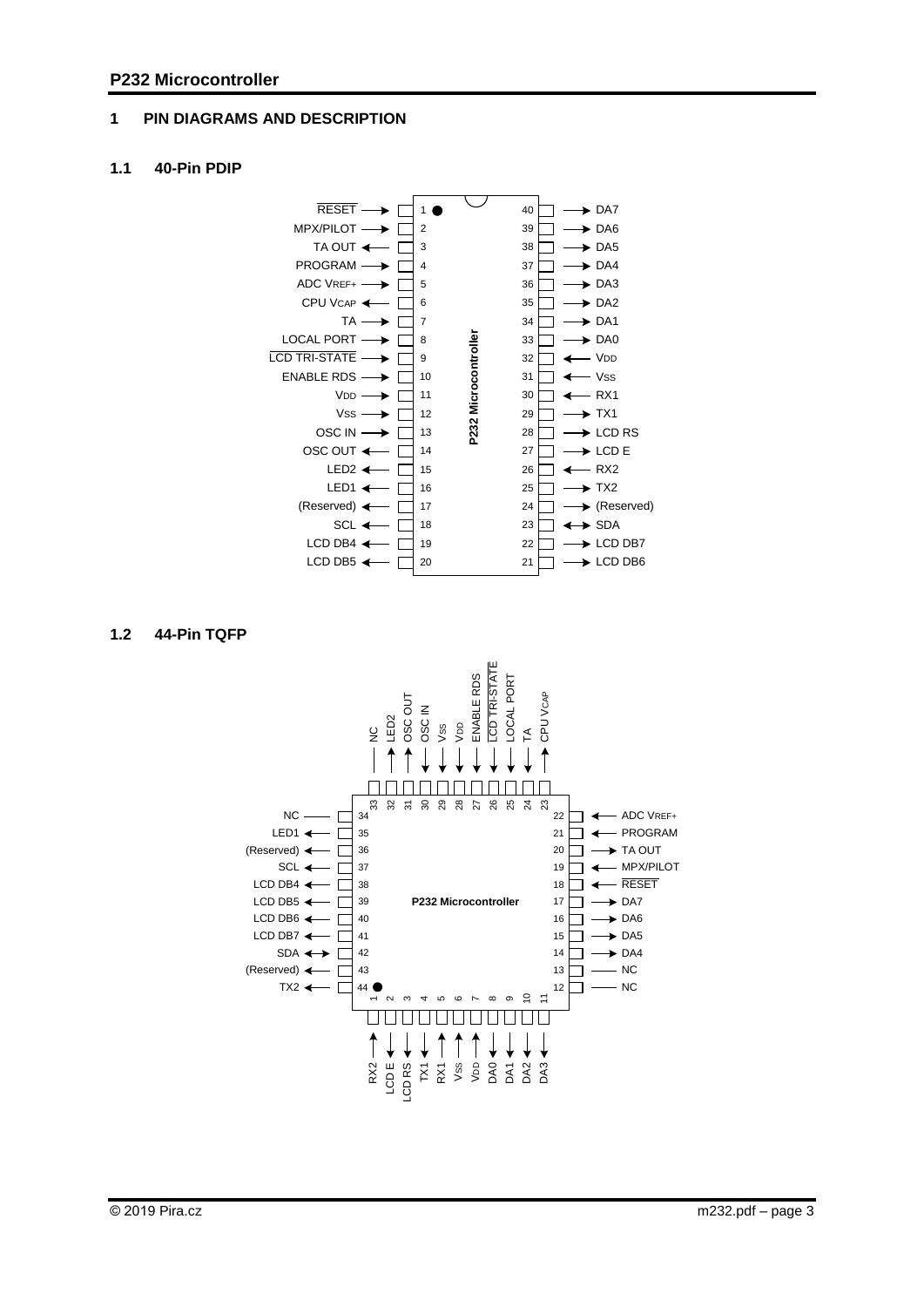## <span id="page-3-0"></span>**1.3 Pin descriptions**

| Pin name                   | <b>Description</b>                                                                                                                                                                                                                                                                                                                                                                                                                                                                                                                                                               | <b>Internal</b><br>weak pull-up |
|----------------------------|----------------------------------------------------------------------------------------------------------------------------------------------------------------------------------------------------------------------------------------------------------------------------------------------------------------------------------------------------------------------------------------------------------------------------------------------------------------------------------------------------------------------------------------------------------------------------------|---------------------------------|
| <b>/RESET</b>              | Device reset<br>Logical low on this pin holds the device in reset state.<br>If the reset function is not required, connect this pin to $V_{DD}$ through 10 $k$<br>resistor.                                                                                                                                                                                                                                                                                                                                                                                                      |                                 |
| <b>MPX/PILOT</b>           | MPX or pilot tone analogue input for RDS sync.<br>MPX or pilot sample input for RDS sub-carrier synchronization in case<br>of stereo transmission. Average DC component of the input signal<br>should be (ADC V <sub>REF+</sub> / 2). Peak value should not exceed V <sub>SS</sub> and<br>ADC $V_{REF+}$ boundaries.<br>If the pilot sync. function is not required, connect this pin to $V_{SS}$ .                                                                                                                                                                              |                                 |
| <b>PROGRAM</b>             | <b>Program select</b><br>Selects between two different RDS data sets (program 1 or<br>program 2).<br>If the program external switching function is not required, connect this<br>pin to V <sub>DD</sub> through a resistor.                                                                                                                                                                                                                                                                                                                                                      |                                 |
| TA OUT                     | TA output<br>RDS Traffic Announcement (TA) logical output from internal decoder.<br>Can be left unconnected.                                                                                                                                                                                                                                                                                                                                                                                                                                                                     |                                 |
| <b>ADC VREF+</b>           | Positive voltage reference for internal A/D converter<br>Connect this pin to $V_{DD}$ through a 15 $\Omega$ resistor. Decoupling this pin to<br>V <sub>SS</sub> using a 10 µF capacitor is recommended.<br>Direct connection of this pin to $V_{DD}$ is not recommended due to noise<br>parameters.<br>This pin must be connected also if the pilot sync. function is not<br>required!                                                                                                                                                                                           |                                 |
| <b>CPU V<sub>CAP</sub></b> | <b>External filter capacitor connection</b><br>A low-ESR ( $<$ 5 $\Omega$ ) capacitor is required on this pin to stabilize internal<br>voltage regulator output voltage. The capacitor must be connected to<br>ground. The type can be ceramic or tantalum, a value of 10 µF.                                                                                                                                                                                                                                                                                                    |                                 |
| TA                         | TA switch input<br>RDS Traffic Announcement (TA) flag control.<br>If the TA external switching function is not required, connect this pin to<br>V <sub>DD</sub> through a resistor.                                                                                                                                                                                                                                                                                                                                                                                              |                                 |
| V <sub>DD</sub>            | <b>Positive supply</b><br>Apply V <sub>DD</sub> power supply voltage to this pin. All V <sub>DD</sub> pins must be<br>connected.<br>Decoupling capacitor is required on every pair of V <sub>DD</sub> and V <sub>SS</sub> pins. A<br>100 nF 10-20V capacitor is recommended. Ceramic capacitors are<br>recommended. The decoupling capacitors should be placed as close<br>to the pins as possible.<br>It is recommended to add a second ceramic type capacitor in parallel<br>to the above described decoupling capacitor. The value of the second<br>capacitor should be 1 nF. |                                 |
| $\mathsf{V}_{\mathsf{SS}}$ | <b>Ground reference</b><br>All Vss pins must be connected.                                                                                                                                                                                                                                                                                                                                                                                                                                                                                                                       |                                 |
| <b>OSCIN</b>               | <b>Crystal oscillator input</b><br>Tie to 16 MHz crystal pin or an integrated crystal oscillator output.                                                                                                                                                                                                                                                                                                                                                                                                                                                                         |                                 |
| <b>OSC OUT</b>             | <b>Crystal oscillator output</b><br>Tie to 16 MHz crystal pin.<br>Leave unconnected if an integrated crystal oscillator is used for<br>clocking the device via pin OSC IN.<br>Can be used for clocking another device on the board.                                                                                                                                                                                                                                                                                                                                              |                                 |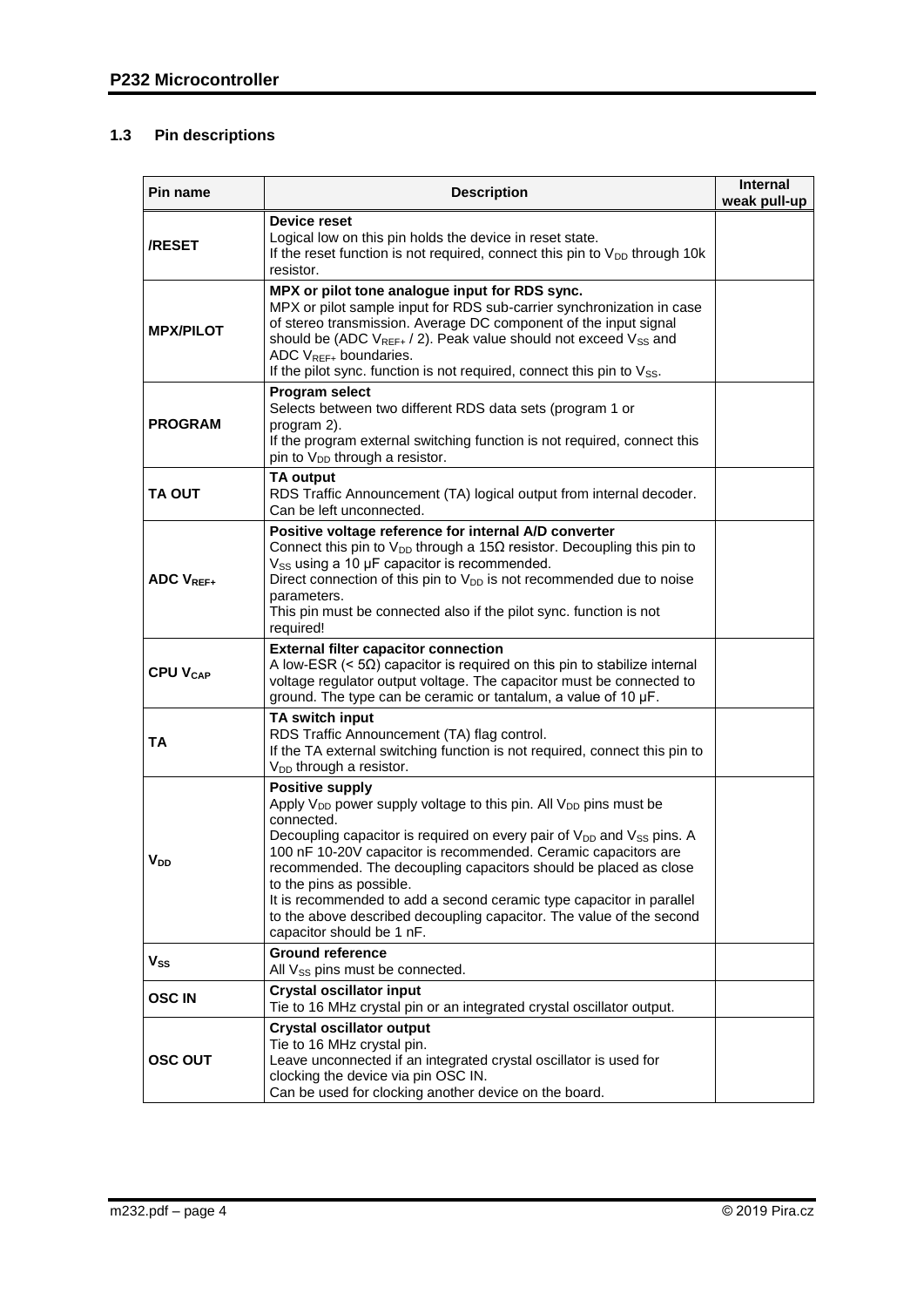| LED1                                | <b>Operation LED</b><br>Connect an indication LED (+) through a resistor or leave<br>unconnected.                                                                                                                                                                                                                                               |  |
|-------------------------------------|-------------------------------------------------------------------------------------------------------------------------------------------------------------------------------------------------------------------------------------------------------------------------------------------------------------------------------------------------|--|
| LED2                                | <b>Pilot LED</b><br>Connect an indication LED (+) through a resistor or leave<br>unconnected.                                                                                                                                                                                                                                                   |  |
| <b>SCL</b>                          | I <sup>2</sup> C serial clock output<br>Open-drain terminal, external 2k pull-up resistor is required.                                                                                                                                                                                                                                          |  |
| LCD DBx,<br>LCD E,<br><b>LCD RS</b> | <b>LCD</b> data line<br>LCD data line to a HD44780-based LCD driver.<br>If the LCD is not required, leave these pins unconnected.                                                                                                                                                                                                               |  |
| <b>SDA</b>                          | I <sup>2</sup> C serial data input/output<br>Open-drain terminal, external 2k pull-up resistor is required.                                                                                                                                                                                                                                     |  |
| TX1                                 | Serial port 1 Transmit data<br>Serial RS-232 port 1 transmit data output (software selectable 1200 to<br>19200 bps). Logical high $=$ idle.<br>If the port 1 is not required, leave this pin unconnected.                                                                                                                                       |  |
| RX <sub>1</sub>                     | Serial port 1 Receive data<br>Serial RS-232 port 1 receive data input (software selectable 1200 to<br>19200 bps). Logical high $=$ idle.<br>If the port 1 is not required, connect this pin to $V_{DD}$ through a resistor.                                                                                                                     |  |
| TX2                                 | Serial port 2 Transmit data<br>Serial RS-232 port 2 transmit data output (19200 bps).<br>Logical high $=$ idle.<br>If the port 2 is not required, leave this pin unconnected.                                                                                                                                                                   |  |
| RX2                                 | Serial port 2 Receive data<br>Serial RS-232 port 2 receive data input (19200 bps).<br>Logical high $=$ idle.<br>If the port 2 is not required, connect this pin to $V_{DD}$ through a resistor.                                                                                                                                                 |  |
| DA0-DA7                             | D/A Converter bit 0 to 7<br>These pins together form driving signal for output parallel D/A<br>converter. A simple low-cost R/2R resistor network can serve the D/A<br>converter function. The R value should be 1k.                                                                                                                            |  |
| <b>ENABLE RDS</b>                   | <b>Enable RDS Output</b><br>Driving this pin low disables the RDS output by switching D/A<br>converter output latches to 3-state. This pin has a higher priority<br>compared to RDSGEN command.<br>If the RDS output has to be always enabled by hardware (standard<br>operation), leave this pin unconnected.                                  |  |
| /LCD TRI-STATE                      | <b>LCD drivers 3-state</b><br>Driving this pin low puts the LCD data line pins to 3-state.<br>If that function is not required (i.e. for standard operation), leave this<br>pin unconnected.                                                                                                                                                    |  |
| <b>LOCAL PORT</b>                   | <b>Local port selection</b><br>Logical high or unconnected = local port is the port 1<br>Logical low $=$ local port is the port 2<br>Local port means the serial communication port on which ASCII<br>commands cannot be disabled by PAC feature.<br>Implemented in fw version 2.1f. In previous versions the Local Port is<br>fixed to port 1. |  |
| (Reserved)                          | <b>Reserved for future use</b><br>Leave unconnected or tie to V <sub>DD</sub> through 10k resistor.                                                                                                                                                                                                                                             |  |
| <b>NC</b>                           | Not connected<br>Leave unconnected.                                                                                                                                                                                                                                                                                                             |  |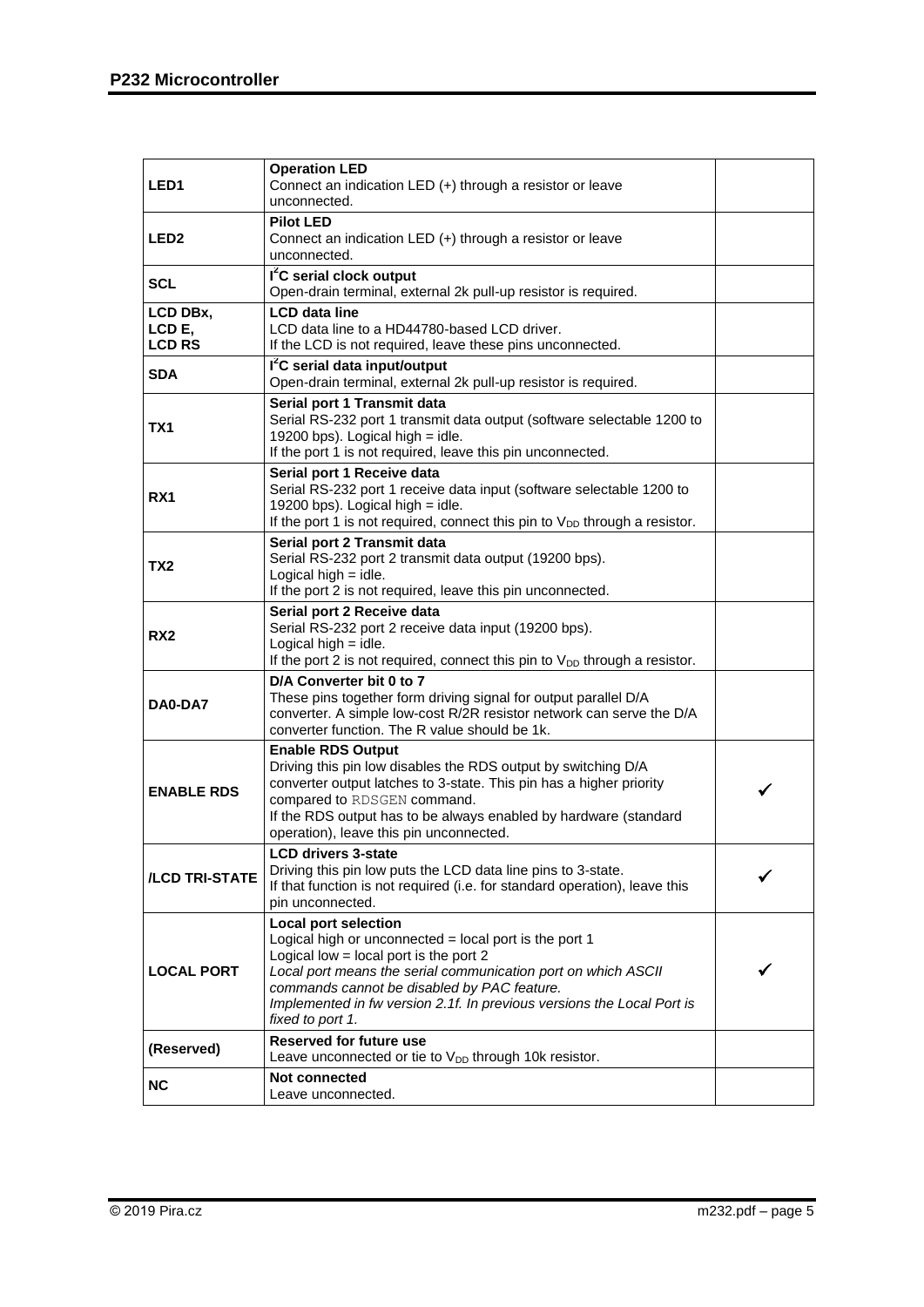

## <span id="page-5-0"></span>**1.4 Internal logical structure (simplified)**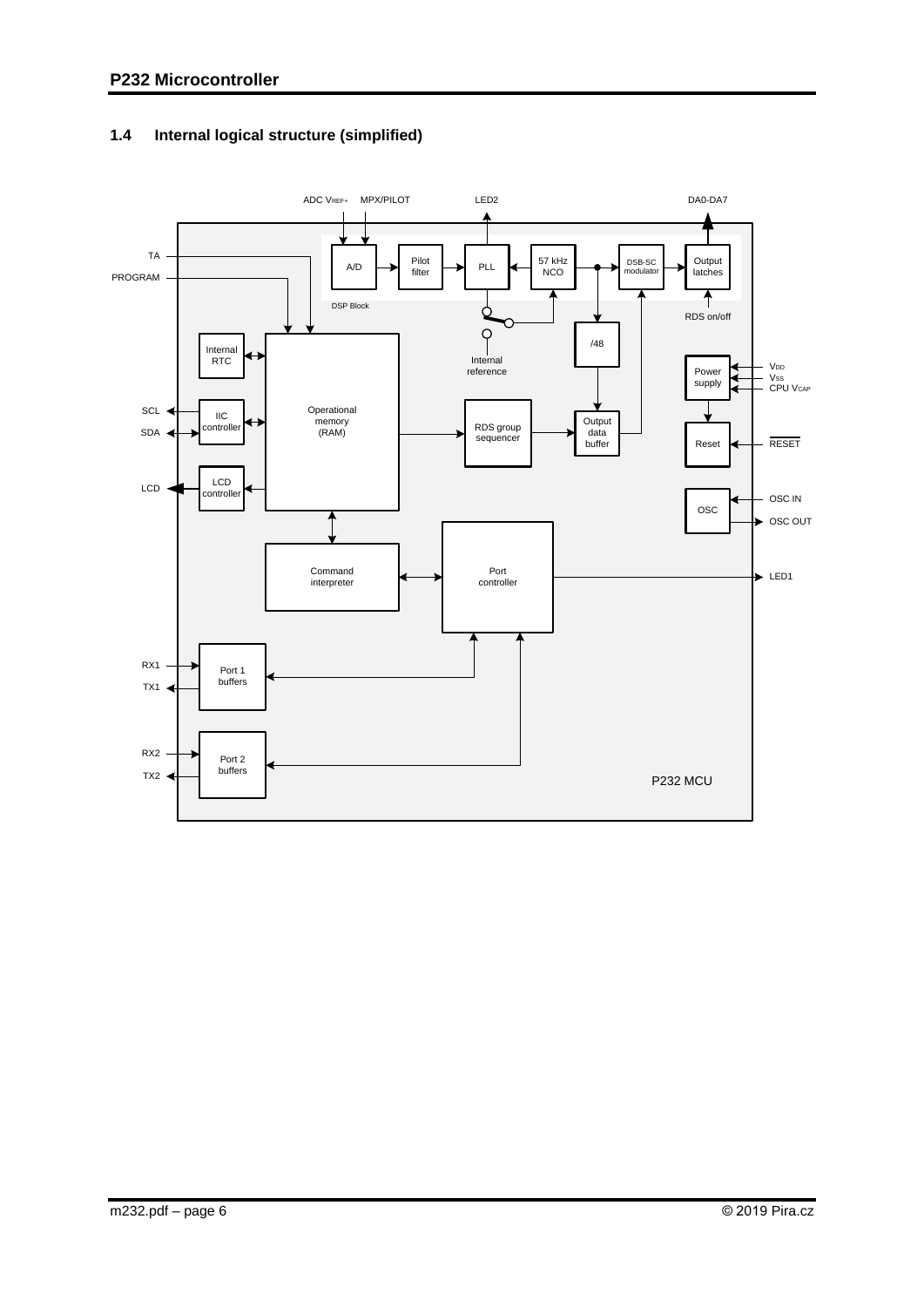## <span id="page-6-0"></span>**2 ELECTRICAL CHARACTERISTICS**

## **Maximum Ratings**

Stresses above those listed under "Maximum Ratings" may cause permanent damage to the device.

| Symbol                  | <b>Parameter</b>               | Min.                     | Typ.                     | Max.                | Unit       | <b>Conditions</b>     |
|-------------------------|--------------------------------|--------------------------|--------------------------|---------------------|------------|-----------------------|
| V <sub>DD</sub>         | Supply voltage                 | 3.0                      |                          | 5.5                 | $\vee$     |                       |
| V <sub>IL</sub>         | Input Low Voltage              | Vss                      |                          | 0.2 V <sub>DD</sub> | V          | Logical and RX inputs |
| V <sub>IH</sub>         | Input High Voltage             | 0.8 V <sub>DD</sub>      |                          | V <sub>DD</sub>     | $\vee$     | Logical and RX inputs |
| F <sub>osc</sub>        | Crystal Osc. Frequency         | $-0.01%$                 | 16                       | $+0.01%$            | <b>MHz</b> |                       |
| $F_S$                   | D/A Converter sampling<br>rate |                          | 592                      |                     | kHz        |                       |
| $L_{MPX}$               | MPX input level                | 1000                     | $\blacksquare$           | $V_{DD} - V_{SS}$   | mV pp      | Stereo broadcast      |
| LPILOT                  | Pilot tone input level         | 80                       | $\overline{\phantom{a}}$ | $V_{DD} - V_{SS}$   | mV pp      | Stereo broadcast      |
| <b>B</b> <sub>PLL</sub> | PLL capture range              | $\overline{\phantom{a}}$ | 8                        |                     | <b>Hz</b>  |                       |
| $F_{CLK}$               | $I2C$ clock frequency          |                          | 400                      |                     | kHz        |                       |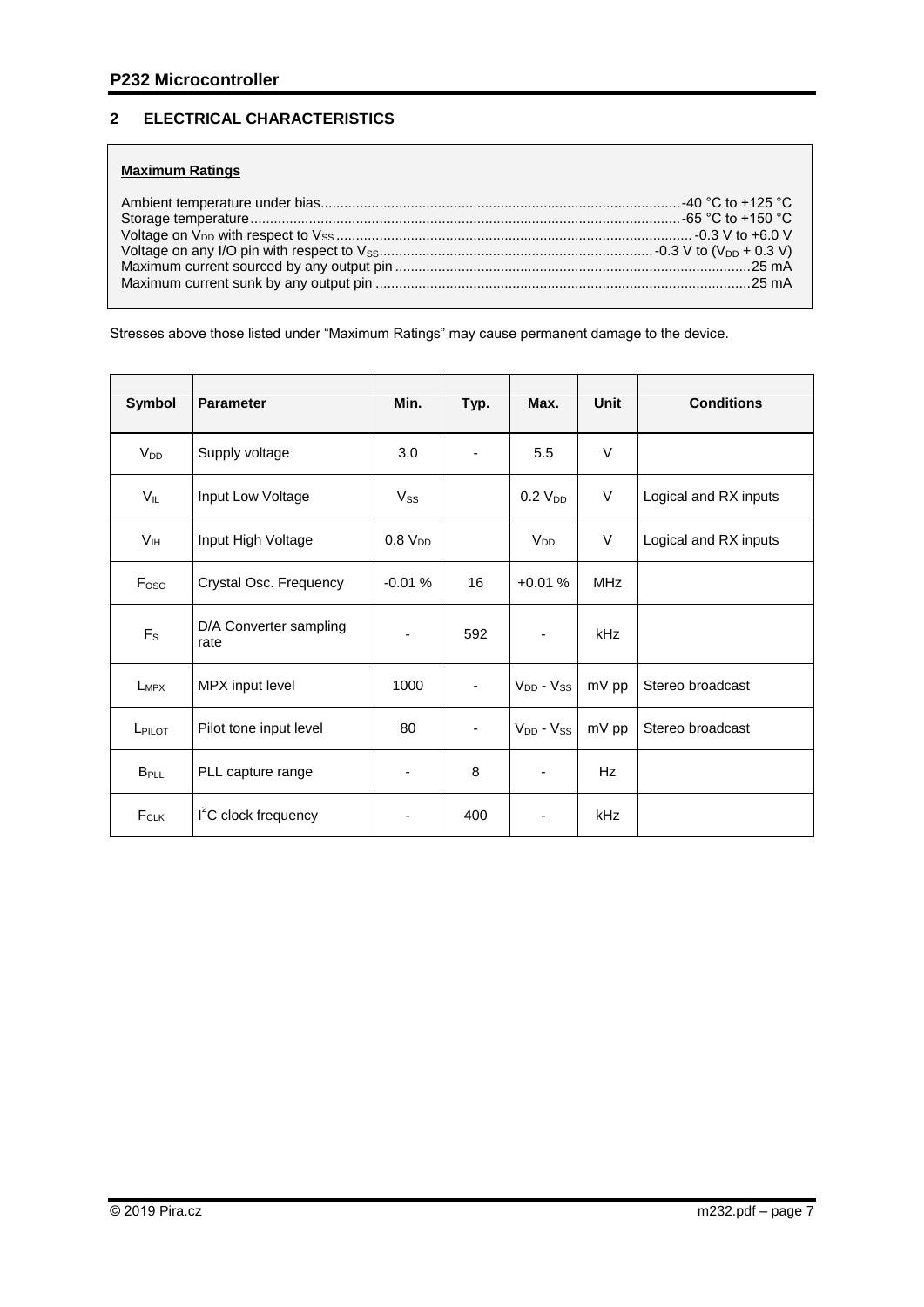## <span id="page-7-0"></span>**3 EXTERNAL DEVICES SUPPORTED**

The P232 Microcontroller supports several external devices that extend its possibilities. Most of these devices are optional, i.e. the final design is highly customizable.

## <span id="page-7-1"></span>**3.1 External I<sup>2</sup>C devices supported**

The I<sup>2</sup>C slave devices supported are listed in following table:

| Device name     | <b>Manufacturer</b> | <b>Description</b>                                                                                          |
|-----------------|---------------------|-------------------------------------------------------------------------------------------------------------|
| <b>PCF8563T</b> | <b>NXP</b>          | Battery powered backup real-time clock (RTC).                                                               |
| 24LC512         | Microchip           | Serial EEPROM. Non-volatile memory for storing RDS and<br>configuration data. Required for proper function. |
| MCP4551-103     | Microchip           | Digital potentiometer for software control of the RDS output level.                                         |

*Note: Auto detection algorithm on power-up is used for the devices listed above.* 

## <span id="page-7-2"></span>**3.2 Support for external LCD display**

The P232 Microcontroller can optionally drive a HD44780-based 16×2 LCD display:

| <b>LCD Signal</b>     | Default pin *  | P232 Microcontroller pin |
|-----------------------|----------------|--------------------------|
| <b>V<sub>ss</sub></b> | 1              | $V_{SS}$                 |
| $V_{\rm CC}$          | $\overline{2}$ | V <sub>DD</sub>          |
| V <sub>0</sub>        | 3              |                          |
| <b>RS</b>             | 4              | <b>LCD RS</b>            |
| R/W                   | 5              | $V_{SS}$                 |
| E.                    | 6              | LCD <sub>E</sub>         |
| D <sub>B</sub>        | 7              | Vss                      |
| DB <sub>1</sub>       | 8              | <b>Vss</b>               |
| DB <sub>2</sub>       | 9              | <b>Vss</b>               |
| DB <sub>3</sub>       | 10             | <b>Vss</b>               |
| DB4                   | 11             | <b>LCD DB4</b>           |
| DB <sub>5</sub>       | 12             | <b>LCD DB5</b>           |
| DB <sub>6</sub>       | 13             | <b>LCD DB6</b>           |
| DB7                   | 14             | <b>LCD DB7</b>           |

*\* Note: Please refer to your LCD module datasheet for pin assignment.*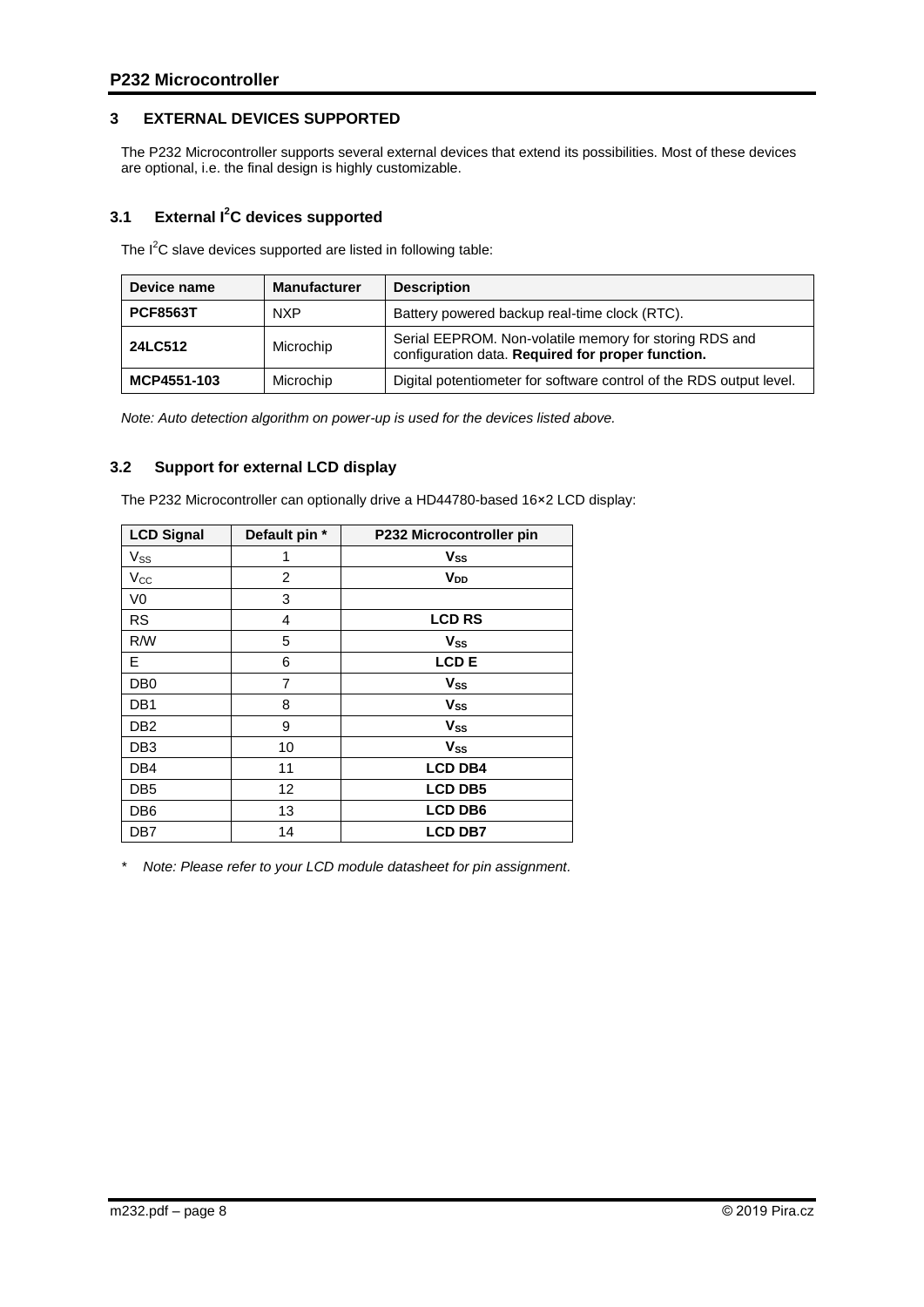### <span id="page-8-0"></span>**4 CONNECTION DIAGRAMS AND APPLICATION NOTES**

#### <span id="page-8-1"></span>**4.1 Basic connection diagram**



The figure above effectively represents minimum required connection for proper operation. It is a default circuit for further extensions and development purposes.

*Note: The SCL and SDA terminals are optional (see section 3.1).*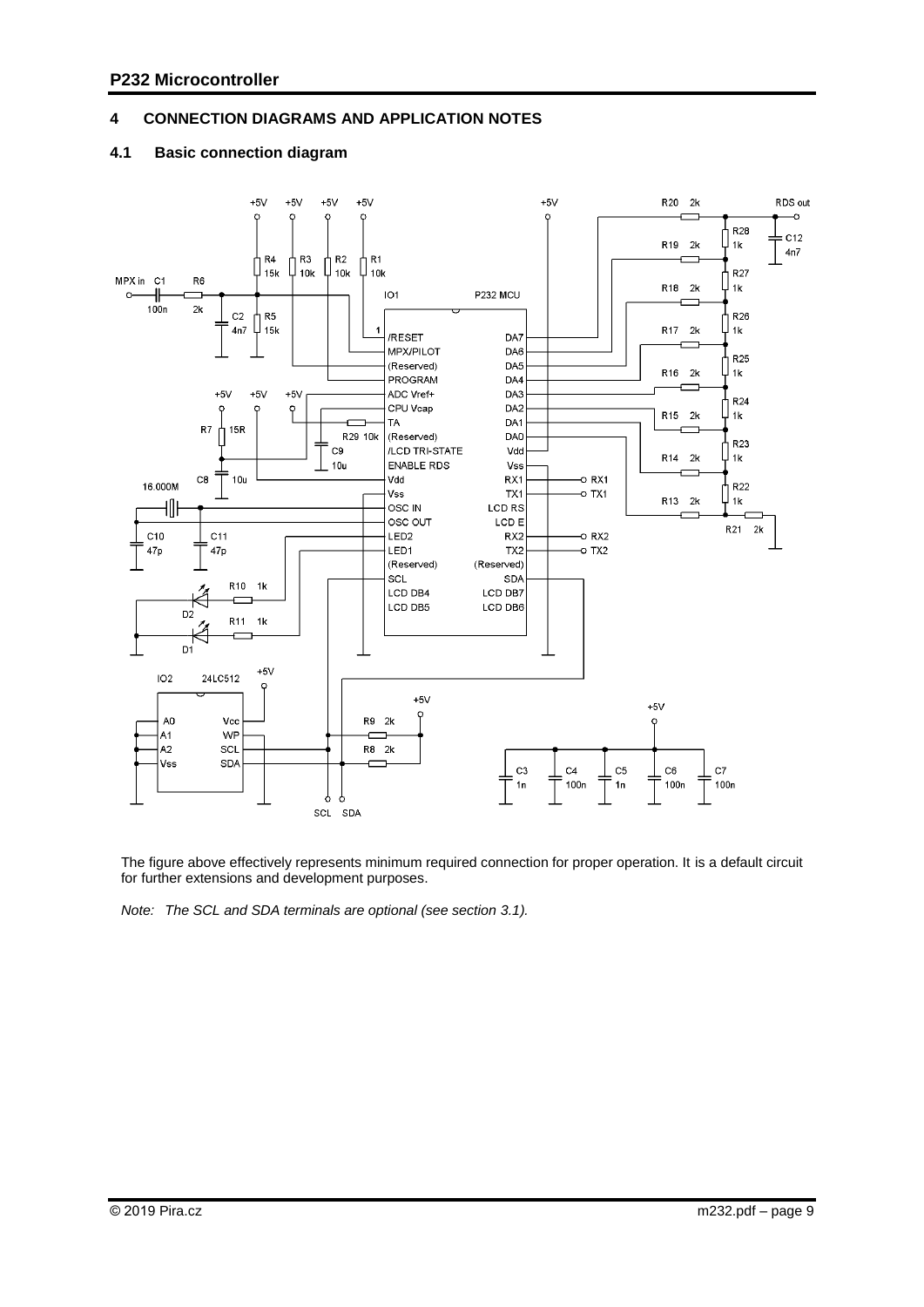## <span id="page-9-0"></span>**4.2 Design notes**

### <span id="page-9-1"></span>**4.2.1 Power supply**

All power supply pins  $(V_{SS}V_{DD})$  must always be connected.

The use of decoupling capacitors on every pair of power supply pins is required. Consider the following criteria when using decoupling capacitors:

- **Value and type of capacitor:** A 0.1  $\mu$ F (100 nF), 10-20V capacitor is recommended. The capacitor should be a low-ESR device, with a resonance frequency in the range of 200 MHz and higher. Ceramic capacitors are recommended.
- **Placement on the printed circuit board:** The decoupling capacitors should be placed as close to the pins as possible. It is recommended to place the capacitors on the same side of the board as the device. If space is constricted, the capacitor can be placed on another layer on the PCB using a via; however, ensure that the trace length from the pin to the capacitor is no greater than 0.25 inch (6 mm).
- **Handling high-frequency noise:** Since the final equipment may experiencing high-frequency noise (upward of tens of MHz), add a second ceramic type capacitor in parallel to the above described decoupling capacitor. The value of the second capacitor can be in the range of 0.01  $\mu$ F to 0.001  $\mu$ F. Place this second capacitor next to each primary decoupling capacitor, closer to the Microcontroller.
- **Maximizing performance:** On the board layout from the power supply circuit, run the power and return traces to the decoupling capacitors first, and then to the device pins. This ensures that the decoupling capacitors are first in the power chain. Equally important is to keep the trace length between the capacitor and the power pins to a minimum, thereby reducing PCB trace inductance.

A low-ESR (< 5Ω) capacitor is required on the CPU V<sub>CAP</sub> pin to stabilize the internal voltage regulator voltage. The pin must **not** be connected to VDD and must use a capacitor of 10 μF connected to ground. The type can be ceramic or tantalum. It is recommended that the trace length not exceed 0.25 inch (6 mm).

#### <span id="page-9-2"></span>**4.2.2 Hardware reset**

The hardware reset is generated by holding the /RESET pin low. The device has a noise filter in the reset path which detects and ignores small pulses.

A reset pulse is generated on-chip whenever  $V_{DD}$  rises above a certain threshold. This allows the device to start in the initialized state when  $V_{DD}$  is adequate for operation. To take advantage of this feature, tie the /RESET pin through a resistor (1k to 10k) to  $V_{DD}$ . This will eliminate external RC components usually needed to create a reset delay.

When the device starts normal operation (i.e., exits the reset condition), device operating parameters (voltage, temperature, etc.) must be met to ensure operation. If these conditions are not met, the device must be held in reset until the operating conditions are met.

#### <span id="page-9-3"></span>**4.2.3 Crystal oscillator**

The oscillator circuit should be placed on the same side of the board as the device. Place the oscillator circuit close to the respective oscillator pins with no more than 0.5 inch (12 mm) between the circuit components and the pins. The load capacitors should be placed next to the oscillator itself, on the same side of the board.

The load capacitor value depends on the crystal characteristics. Optimal value ensures the  $F_{\rm osc}$  to lie in the tolerance range given in section Electrical characteristics. A good starting value is 47 pF for the load capacitors.

#### <span id="page-9-4"></span>**4.2.4 MPX/Pilot input and pilot PLL**

The P232 Microcontroller includes an internal phase locked loop, which synchronises the RDS subcarrier with 19 kHz pilot tone in case of stereo broadcast. Parameters of the PLL are controlled by software.

MPX signal or pilot tone is tied to the MPX/PILOT input pin. For the MPX signal, in order to keep the PLL performance, it is especially important not to exceed its signal level boundaries represented by power supply voltage. The pilot tone contained within the MPX signal must have at least the level equivalent to the parameter L<sub>PILOT</sub> minimum (see section Electrical characteristics). To meet these signal level requirements, if a wide range of input signal is expected on the MPX/PILOT pin, the signal should be pre-filtered using a simple 19 kHz bandpass filter. If there are spectrum components in the MPX signal above 60 kHz, these should be attenuated before feeding to the MPX/PILOT pin to prevent internal aliasing effect that can affect the PLL performance.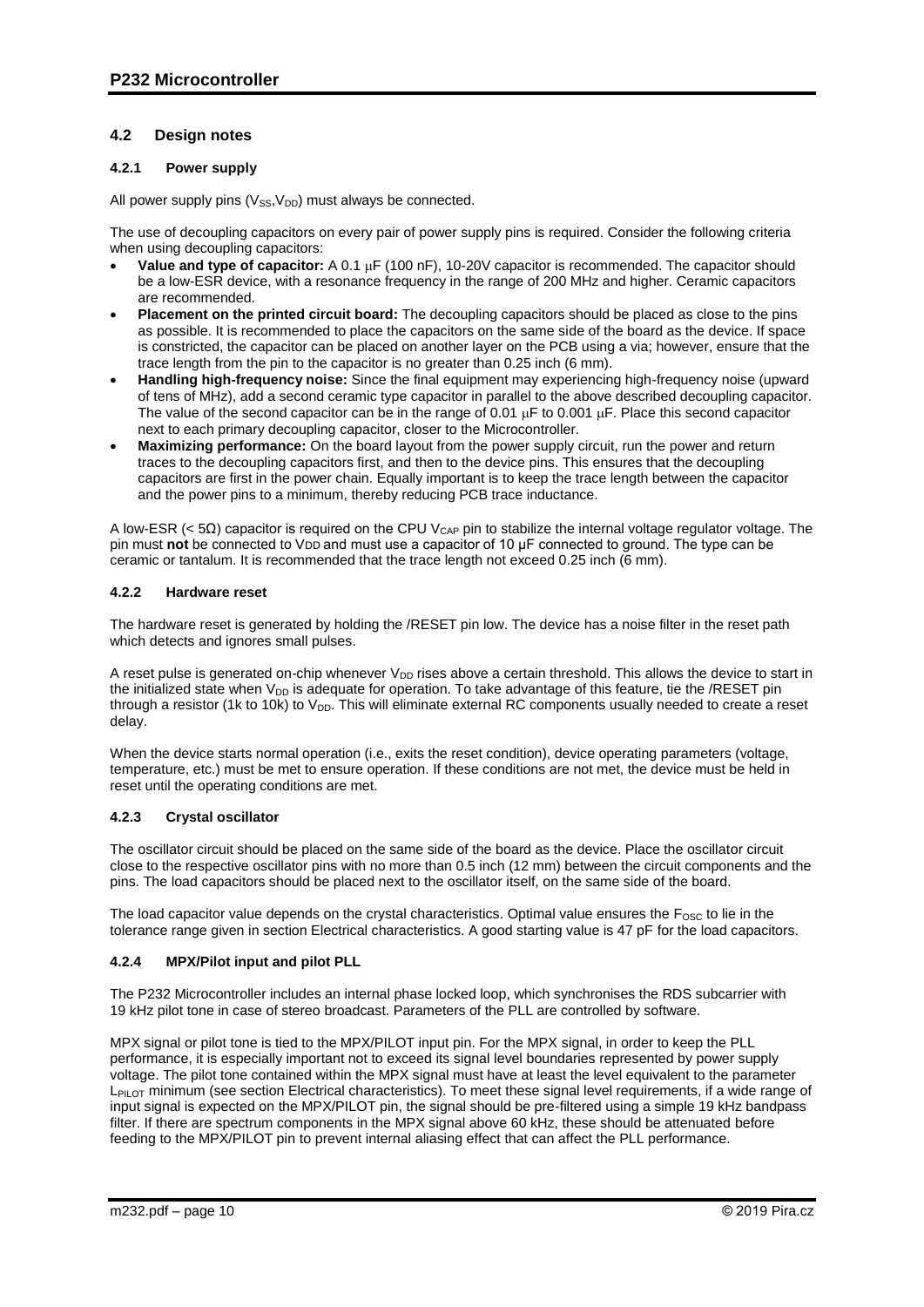## <span id="page-10-0"></span>**4.2.5 RS-232 interface (Port 1, Port 2)**

The RS-232 interface is used on each port for the device configuration and data transfers. The RX and TX pin levels are compatible with TTL. For connection to external RS-232 equipment, an inverter and level converter is required (for example MAX232). For providing a USB connection, use a serial to USB converter IC (for example FT232).

The serial data format is given in the RDS Encoder Technical manual (available online).

The port characteristics are summarized in following table:

| Port name | <b>I/O Pins</b> | <b>Baudrate</b>                            | Initialization string *             | Readiness ** |
|-----------|-----------------|--------------------------------------------|-------------------------------------|--------------|
| Port 1    | <b>RX1. TX1</b> | Software configurable<br>1200 to 19200 bps | Firmware version <cr><lf></lf></cr> | $2500$ ms    |
| Port 2    | RX2. TX2        | Fixed at 19200 bps                         | AT+i <cr><lf></lf></cr>             | 15 s         |

*Notes: \* The initialization string is a string send out of the device via TX pin on each power-up or reset. \*\* Time required after power-up or reset to get accepting incoming commands.*

#### <span id="page-10-1"></span>**4.2.6 Digital-to-Analog converter**

The P232 Microcontroller uses a parallel 8-bit D/A converter with over-sampling technique. Digital data provided on DA pins can be directly formed into final analogue RDS output signal using low-cost resistor network.

Figure 4.2.6.1 shows accurate 8-bit DAC using R/2R resistor network. It's a binary weighted DAC that creates each value with a repeating structure of 2 resistor values, R and R times two. This is an optimal DAC for this device. The resistor value tolerance must not exceed 2 %.



**Figure 4.2.6.1** - 8-bit D/A converter R/2R network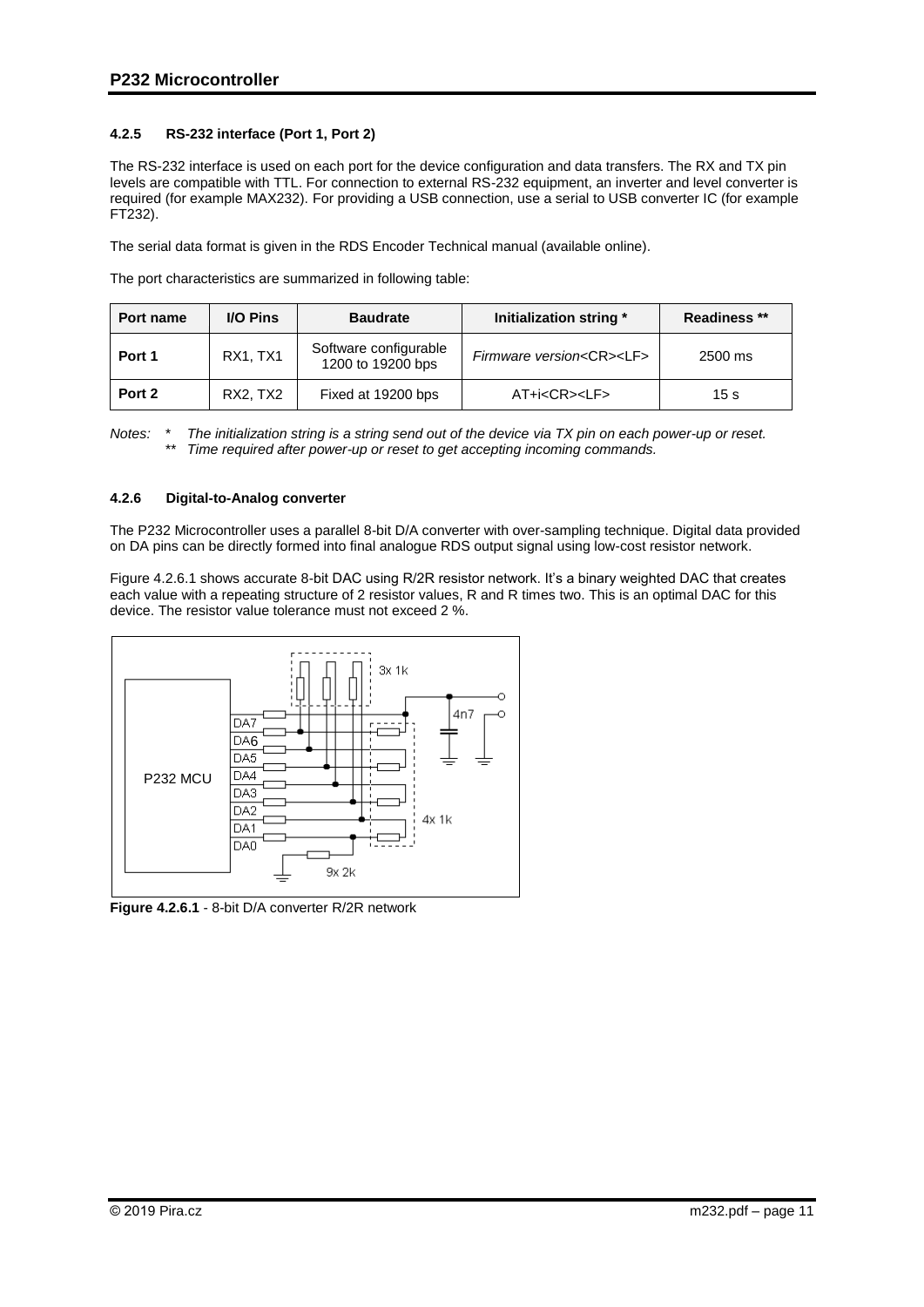

**Figure 4.2.6.2** – Output RDS signal on oscilloscope (horizontal: 200 us/div, vertical: 500 mV/div).

### <span id="page-11-0"></span>**4.2.7 Output low-pass filter**

The output RDS signal modulated at 57 kHz subcarrier requires no special filtering. Spurious products are kept below -80 dB limit (a noise level of high quality FM transmitters) and the D/A conversion residues around the sampling frequency can be cut-off using any simple low-pass filter. This may be based either on active filter or a simple LC element. The filter can be connected either before or after the output level control.

For FM broadcast purposes the low-pass filter rejection should be at least 20 dBc on the sampling frequency.

It is however recommended for high quality FM broadcasting that the output filter characteristics interpolate at least these values:

| 15 kHz   | 57 kHz | 592 kHz |
|----------|--------|---------|
| $-20 dB$ | ገ dB   | $-30dB$ |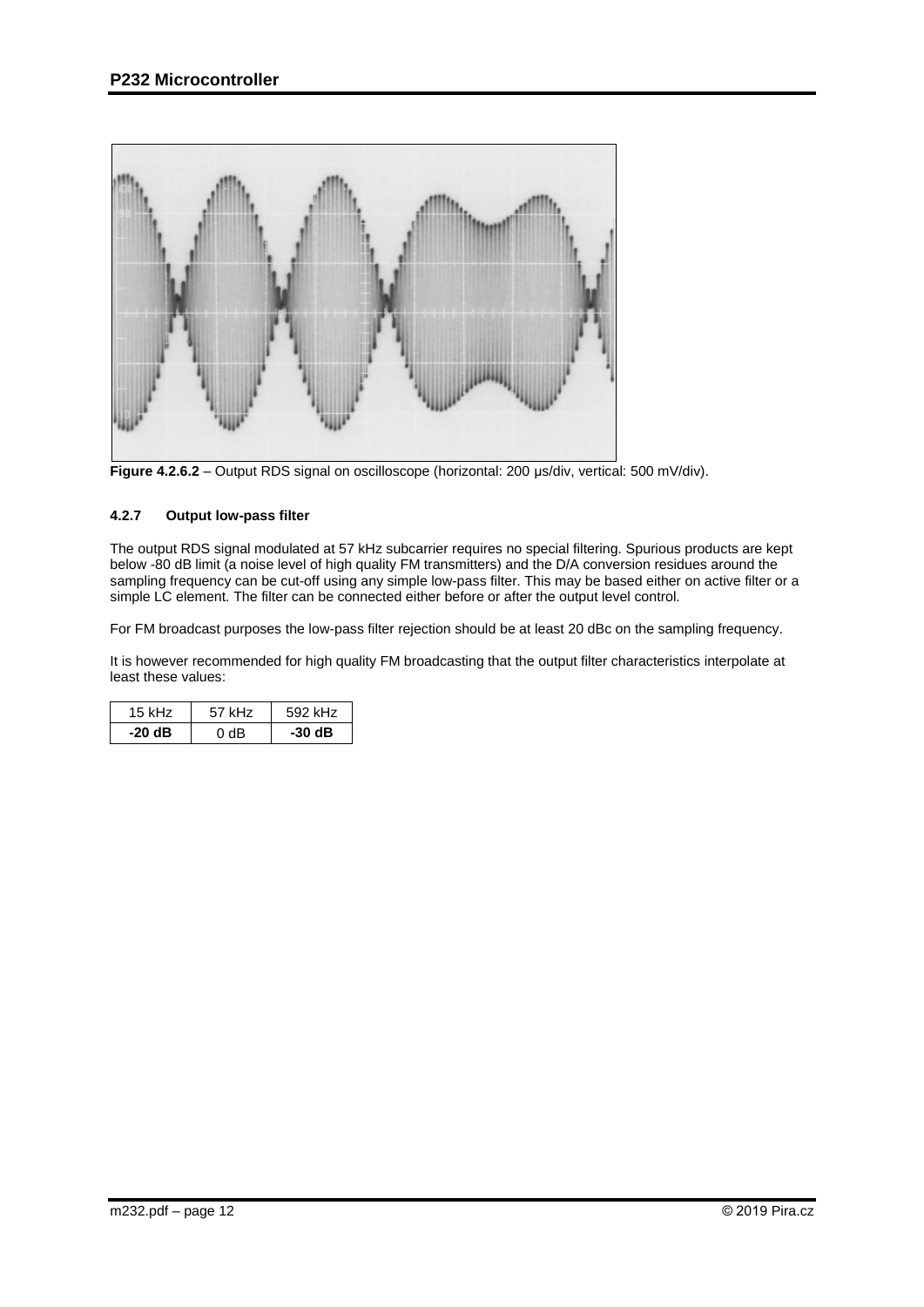## <span id="page-12-0"></span>**4.3 Typical applications (simplified block diagrams)**

## <span id="page-12-1"></span>**4.3.1 RDS Encoder with RS-232 and USB interface**



## <span id="page-12-2"></span>**4.3.2 RDS Encoder with RS-232 interface and independent control from embedded microcomputer**

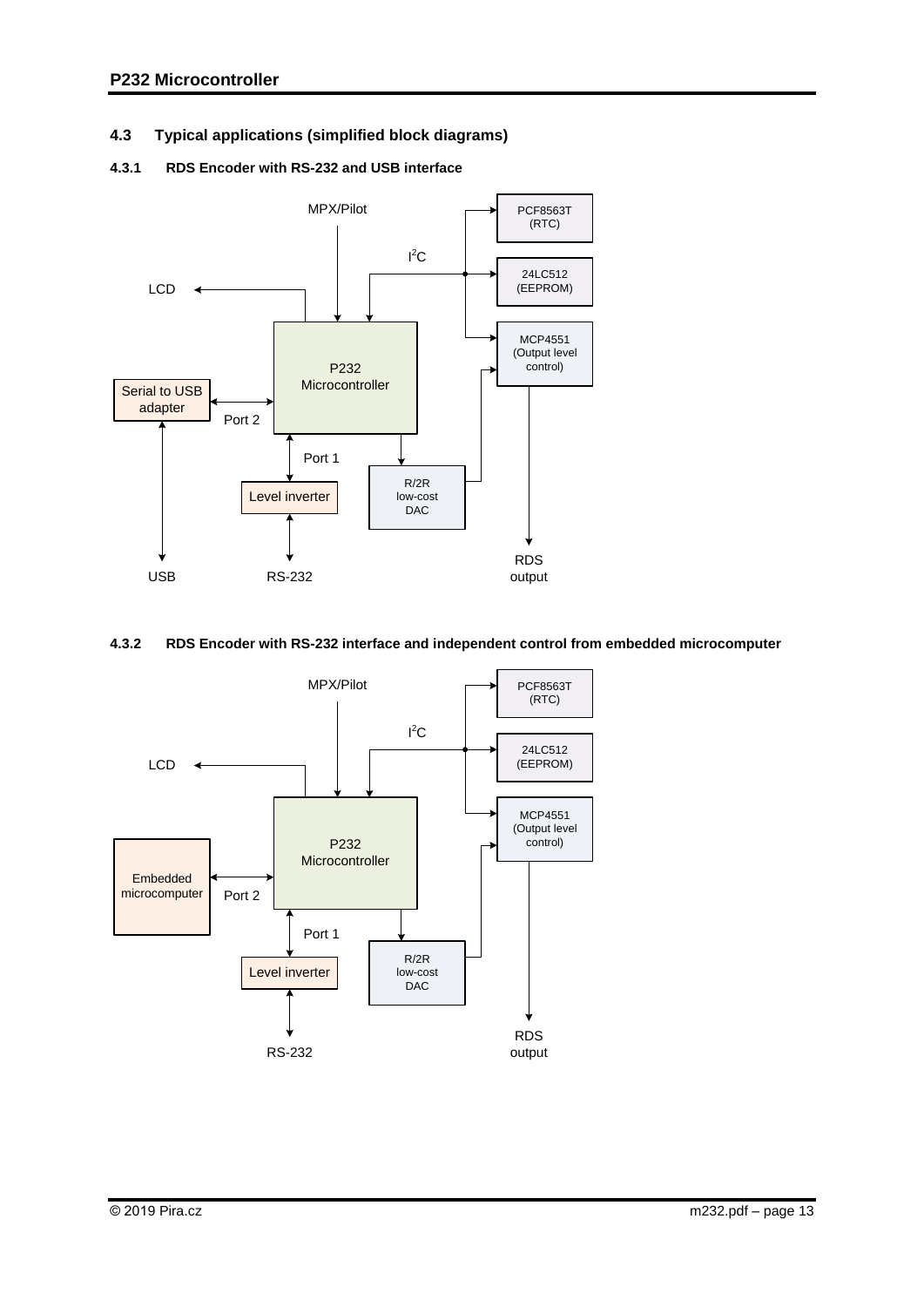## <span id="page-13-0"></span>**4.4 Sample application circuits**

*Note: Net names refer to the 'Basic connection diagram' (section 4.1).*

## <span id="page-13-1"></span>**4.4.1 Real time backup sample circuit**



## <span id="page-13-2"></span>**4.4.2 Onboard Serial to USB adapter sample circuit**

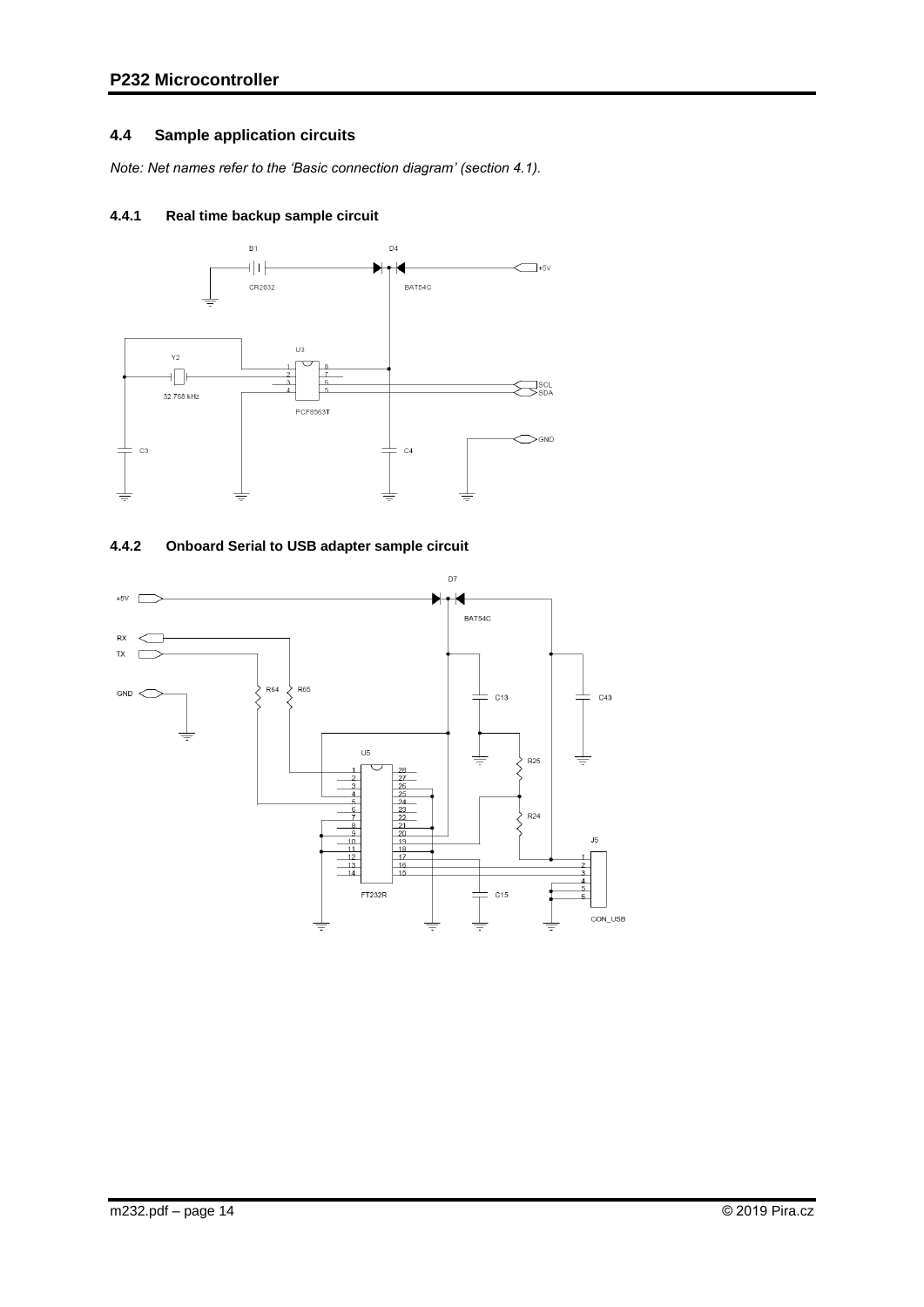### <span id="page-14-0"></span>**4.4.3 RDS level control circuit**





### <span id="page-14-1"></span>**4.4.4 Analog section sample circuit**

*Notes: J7 – Optional MPX or pilot tone input J3 – RDS or mixed output U6A section – Buffer providing low output impedance U6B section – 57kHz bandpass filter U7A section – MPX+RDS mixer U7B section – MPX/Pilot buffer and pre-filtering*

*Output RDS level: software adjustable 0 to 4000 mVpp*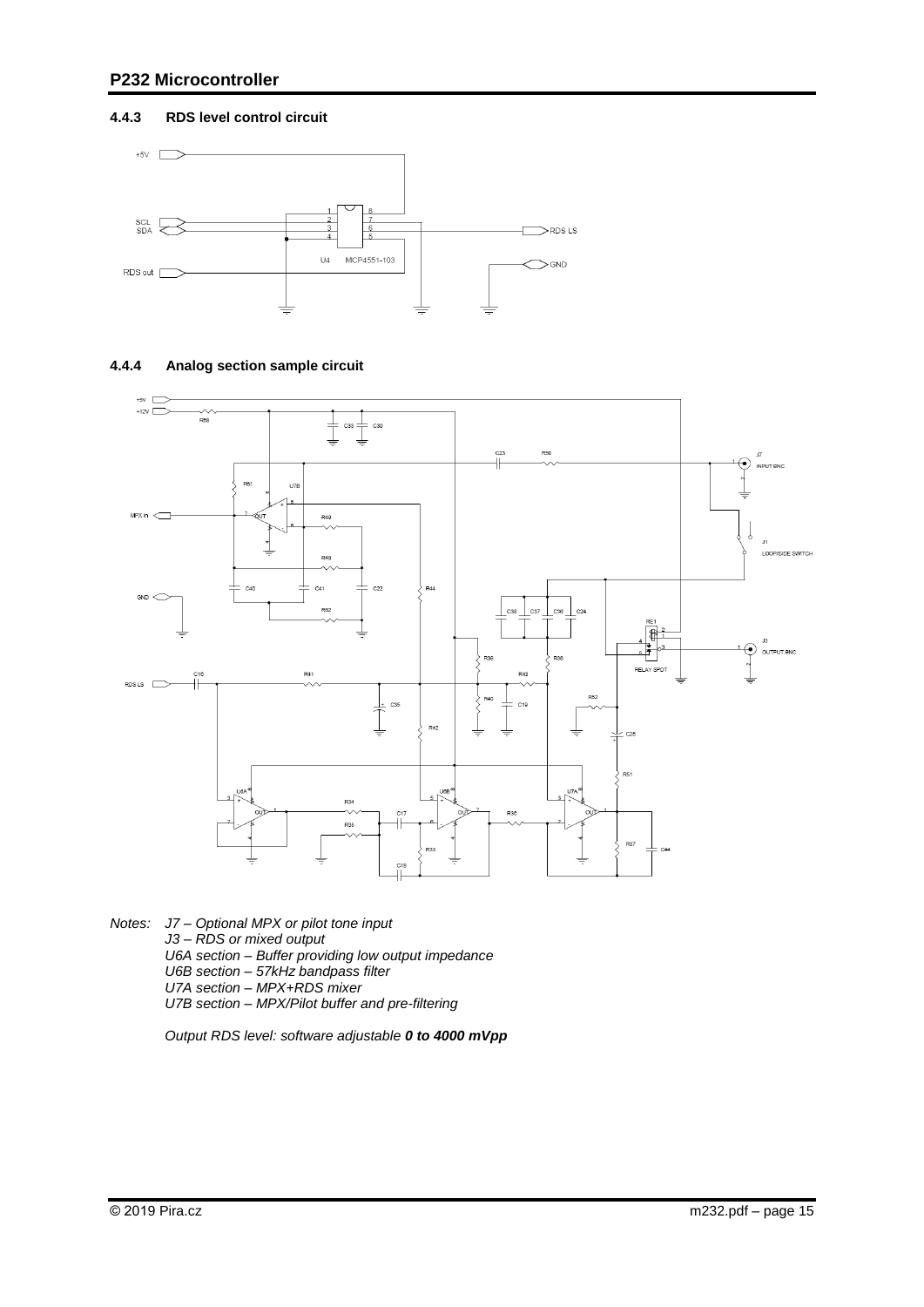## <span id="page-15-0"></span>**4.4.5 Part list**

*Note: The part list is common to all sample application circuits in section 4.4.*

| Part                    | Type                  | Value            | <b>Tolerance</b> | Specification |
|-------------------------|-----------------------|------------------|------------------|---------------|
| <b>B1</b>               | <b>Battery holder</b> | CR2032           |                  | Horizontal    |
| C44                     | Capacitor             | 47 <sub>p</sub>  | 10%              | C0G/NP0       |
| C <sub>3</sub>          | Capacitor             | 22p              | 10%              | C0G/NP0       |
| C4, C13, C15, C19, C43  | Capacitor             | 100 <sub>n</sub> | 20%              | X7R           |
| C <sub>22</sub>         | Capacitor             | 4n7              | 10%              | C0G/NP0       |
| C16, C17, C18           | Capacitor             | 1n               | 10%              | C0G/NP0       |
| C23, C40, C41           | Capacitor             | 2n2              | 10%              | C0G/NP0       |
| C24, C36, C37, C38      | Capacitor             | 2u2/50V          | 20%              | X7R           |
| C25, C35                | Capacitor             | 100u/25V         |                  | Electrolytic  |
| C30, C33                | Capacitor             | 100n/100V        | 20%              | X7R           |
| D4, D7                  | Schottky diode        | BAT54C           |                  |               |
| J1                      | Switch                | SK-12D20-V2      |                  | SPDT or SPST  |
| J3, J7                  | Connector             | BNC 50 ohm       |                  | 90 deg.       |
| J5                      | Connector             | USB-B            |                  |               |
| R25, R62                | Resistor              | 2k               | 1%               |               |
| R38, R39, R40, R42, R43 | Resistor              | 10k              | 1%               |               |
| R24, R64, R65           | Resistor              | 1k               | 1%               |               |
| R32                     | Resistor              | 2R2              | 5%               |               |
| R33                     | Resistor              | 15k              | 1%               |               |
| R34, R36, R37, R48, R49 | Resistor              | 3k9              | 1%               |               |
| R35                     | Resistor              | 510R             | 1%               |               |
| R41, R44, R50, R52, R61 | Resistor              | 47k              | 5%               |               |
| R <sub>51</sub>         | Resistor              | 100R             | 5%               |               |
| <b>R68</b>              | Resistor              | 2R2              |                  |               |
| RE1                     | Relay                 | DIP05-1C90-51L   |                  | <b>SPDT</b>   |
| U3                      | IC                    | <b>PCF8563T</b>  |                  |               |
| U <sub>4</sub>          | IC                    | MCP4551-103      |                  |               |
| U <sub>5</sub>          | IC                    | <b>FT232R</b>    |                  |               |
| U6, U7                  | IC                    | <b>NE5532</b>    |                  |               |
| Y2                      | Crystal               | 32.768 kHz       |                  |               |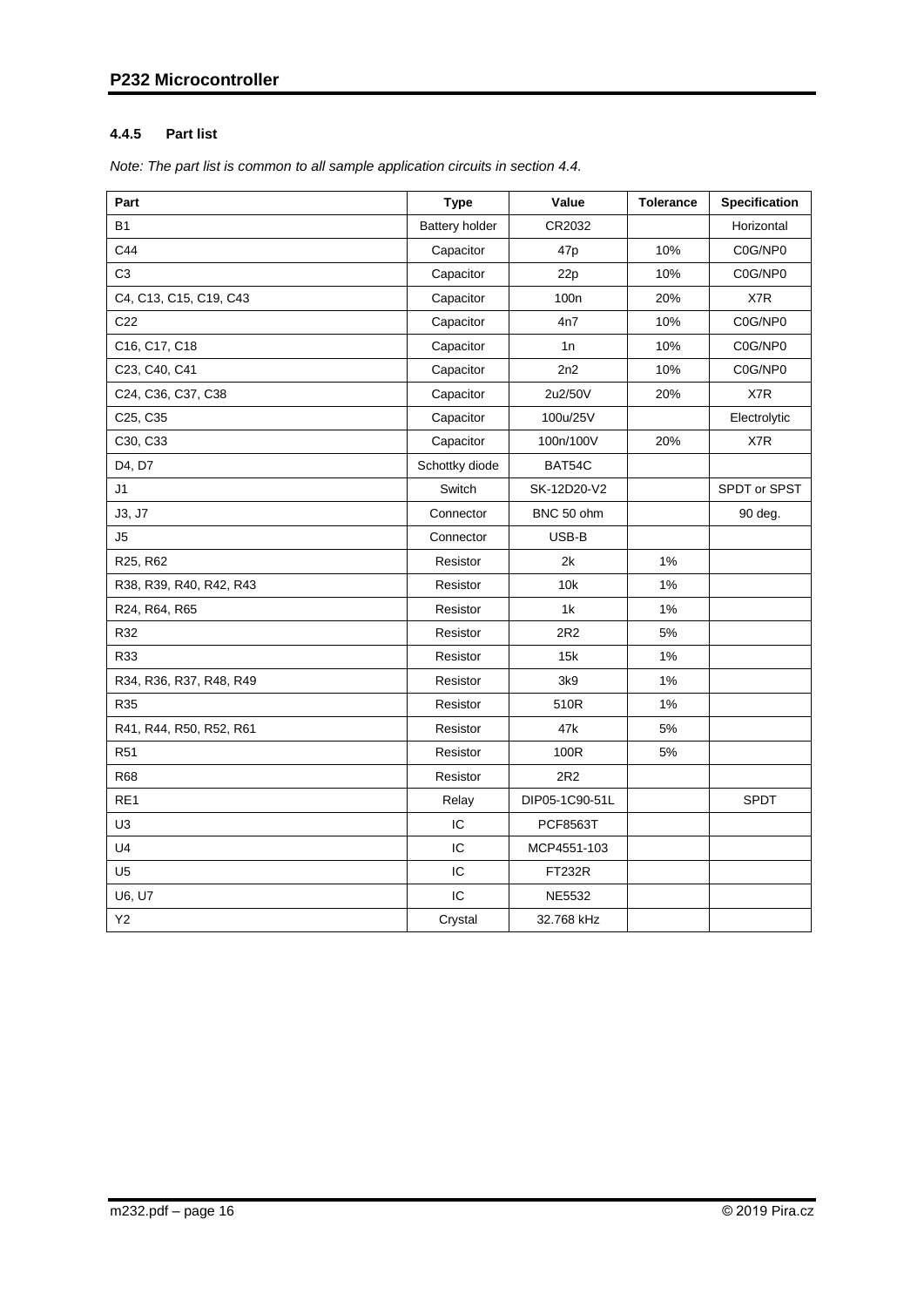## <span id="page-16-0"></span>**5 PACKAGE DETAILS**

## <span id="page-16-1"></span>**5.1 40-Lead Plastic Dual In-Line (PDIP) 600 mil Body**



|                            |                | <b>INCHES</b> |            |            |  |  |
|----------------------------|----------------|---------------|------------|------------|--|--|
| <b>Dimension Limits</b>    |                | <b>MIN</b>    | <b>TYP</b> | <b>MAX</b> |  |  |
| Number of Pins             | N              |               | 40         |            |  |  |
| Pitch                      | e              |               | .100 BSC   |            |  |  |
| Top to Seating Plane       | A              |               |            | .250       |  |  |
| Molded Package Thickness   | A2             | .125          |            | .195       |  |  |
| Base to Seating Plane      | A1             | .015          |            |            |  |  |
| Shoulder to Shoulder Width | F              | .590          |            | .625       |  |  |
| Molded Package Width       | E <sub>1</sub> | .485          |            | .580       |  |  |
| Overall Length             | D              | 1.980         |            | 2.095      |  |  |
| Tip to Seating Plane       |                | .115          |            | .200       |  |  |
| <b>Lead Thickness</b>      | C              | .008          |            | .015       |  |  |
| Upper Lead Width           | b1             | .030          |            | .070       |  |  |
| Lower Lead Width           | b              | .014          |            | .023       |  |  |
| Overall Row Spacing §      | eВ             |               |            | .700       |  |  |

#### **Notes:**

1. Pin 1 visual index feature may vary, but must be located within the hatched area.

- 2. § Significant Characteristic.
- 3. Dimensions D and E1 do not include mold flash or protrusions. Mold flash or protrusions shall not exceed .010" per side.

BSC: Basic Dimension. Theoretically exact value shown without tolerances.